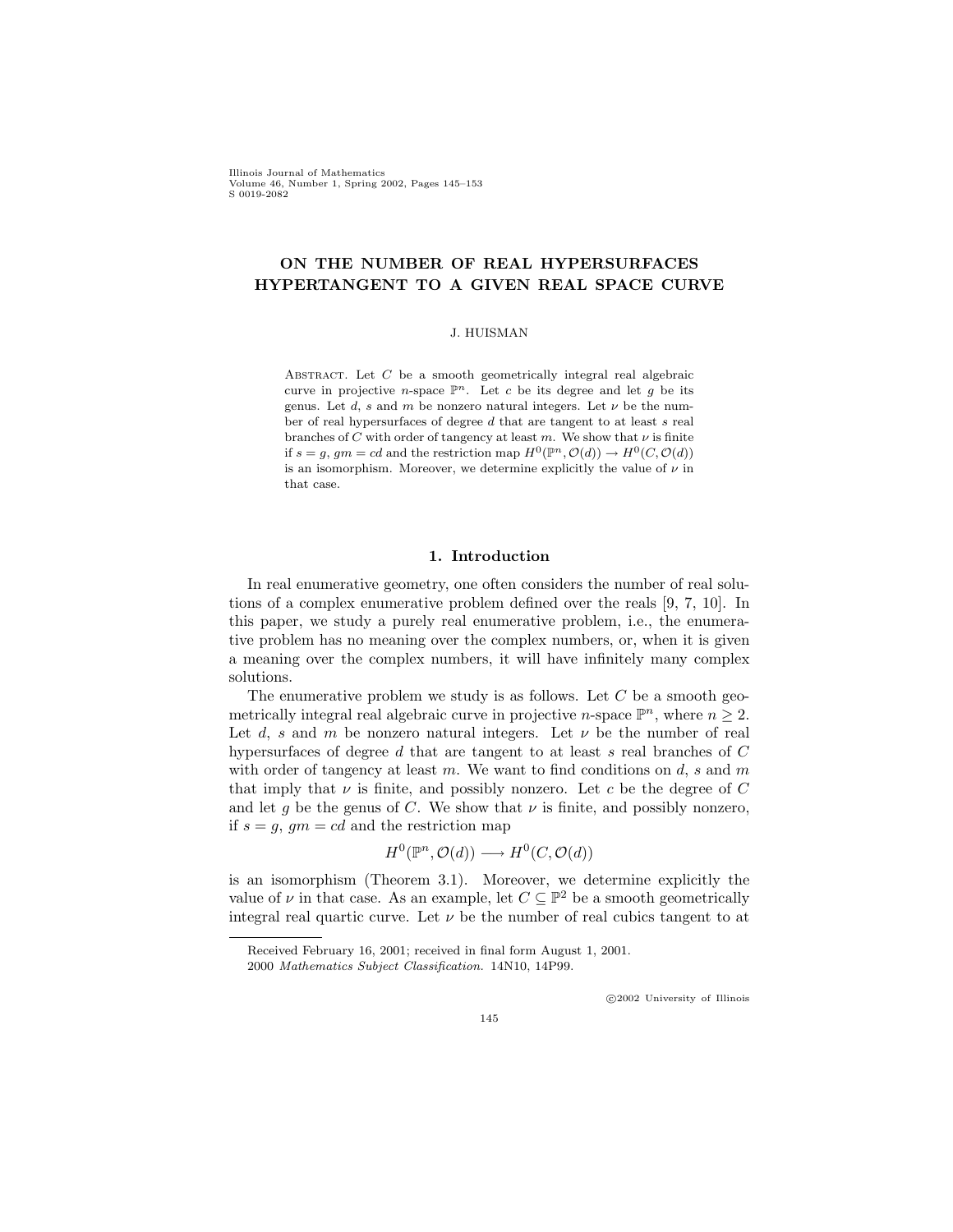least 3 real branches of C with order of tangency at least 4. Then  $\nu$  is finite, and  $\nu = 64$  if C has exactly 3 real branches, and  $\nu = 256$  if C has exactly 4 real branches (Example 4.4).

### 2. Divisors on real algebraic curves

We need to recall some facts about real algebraic curves.

Let C be a smooth proper geometrically integral real algebraic curve. A connected component of the set of real points  $C(\mathbb{R})$  of C is called a *real branch* of C. Since C is smooth and proper, a real branch of C is necessarily homeomorphic to the unit circle. Let  $\mathcal{B}$  be the set of real branches of C. Since C is proper, the set  $\beta$  is finite. By Harnack's Inequality [4], the cardinality of  $\beta$  is at most  $g + 1$ , where g is the genus of C. Moreover, Harnack's Inequality is sharp, i.e., for any  $q \in \mathbb{N}$  there are smooth proper geometrically integral real algebraic curves C of genus g having  $q + 1$  real branches.

Let D be a divisor on C. For a real branch B of C, let  $\deg_B(D)$  denote the degree of  $D$  on  $B$ . Define an element

$$
\delta(D) \in \text{Hom}(\mathcal{B}, \mathbb{Z}/2\mathbb{Z})
$$

by letting  $\delta(D)(B) \equiv \deg_B(D) \pmod{2}$  for all  $B \in \mathcal{B}$ . If E is a divisor on C which is linearly equivalent to D, then  $\delta(E) = \delta(D)$ . This follows from the elementary fact that the divisor of a nonzero rational function on  $C$  has even degree on any real branch. Denote again by  $\delta$  the induced morphism

$$
\delta\colon \mathrm{Pic}(C)\longrightarrow \mathrm{Hom}(\mathcal{B},\mathbb{Z}/2\mathbb{Z})
$$

from the Picard group  $Pic(C)$  into the group  $Hom(\mathcal{B},\mathbb{Z}/2\mathbb{Z})$ .

The group  $Pic(C)$  comes along with a natural topology. For  $d \in \mathbb{Z}$ , the subset  $Pic<sup>d</sup>(C)$  of all divisor classes on C of degree d is open and closed in Pic(C). Two divisor classes **d** and **e** of degree d belong to the same connected component of Pic<sup>d</sup>(C) if and only if  $\delta(\mathbf{d}) = \delta(\mathbf{e})$  [1, §4.1]. For  $\delta \in \text{Hom}(\mathcal{B}, \mathbb{Z}/2\mathbb{Z})$ , define

$$
Pic^{d,\delta}(C) = \{ \mathbf{d} \in Pic(C) \mid \deg(\mathbf{d}) = d \text{ and } \delta(\mathbf{d}) = \delta \}.
$$

Then Pic<sup>d,δ</sup>(C) is nonempty if and only if  $d \equiv \sum \delta(B) \pmod{2}$ , and in that case Pic<sup> $d,\delta$ </sup>(C) is a connected component of Pic<sup> $d$ </sup>(C). The neutral component of  $Pic(C)$  is  $Pic^{0,0}(C)$ . It is a connected compact commutative real Lie group of dimension g. Each connected component of  $Pic(C)$  is a principal homogeneous space under the action of  $Pic^{0,0}(C)$ .

Let  $m \in \mathbb{Z}$ ,  $m \neq 0$ . Denote also by m the multiplication-by-m map on Pic(C). The kernel of the restriction of m to  $Pic^{0,0}(C)$  is obviously isomorphic to the group  $(\mathbb{Z}/m\mathbb{Z})^g$ . Moreover,

$$
m \cdot \text{Pic}^{d,\delta}(C) = \text{Pic}^{md,m\delta}(C).
$$

Recall from [5] the following statement: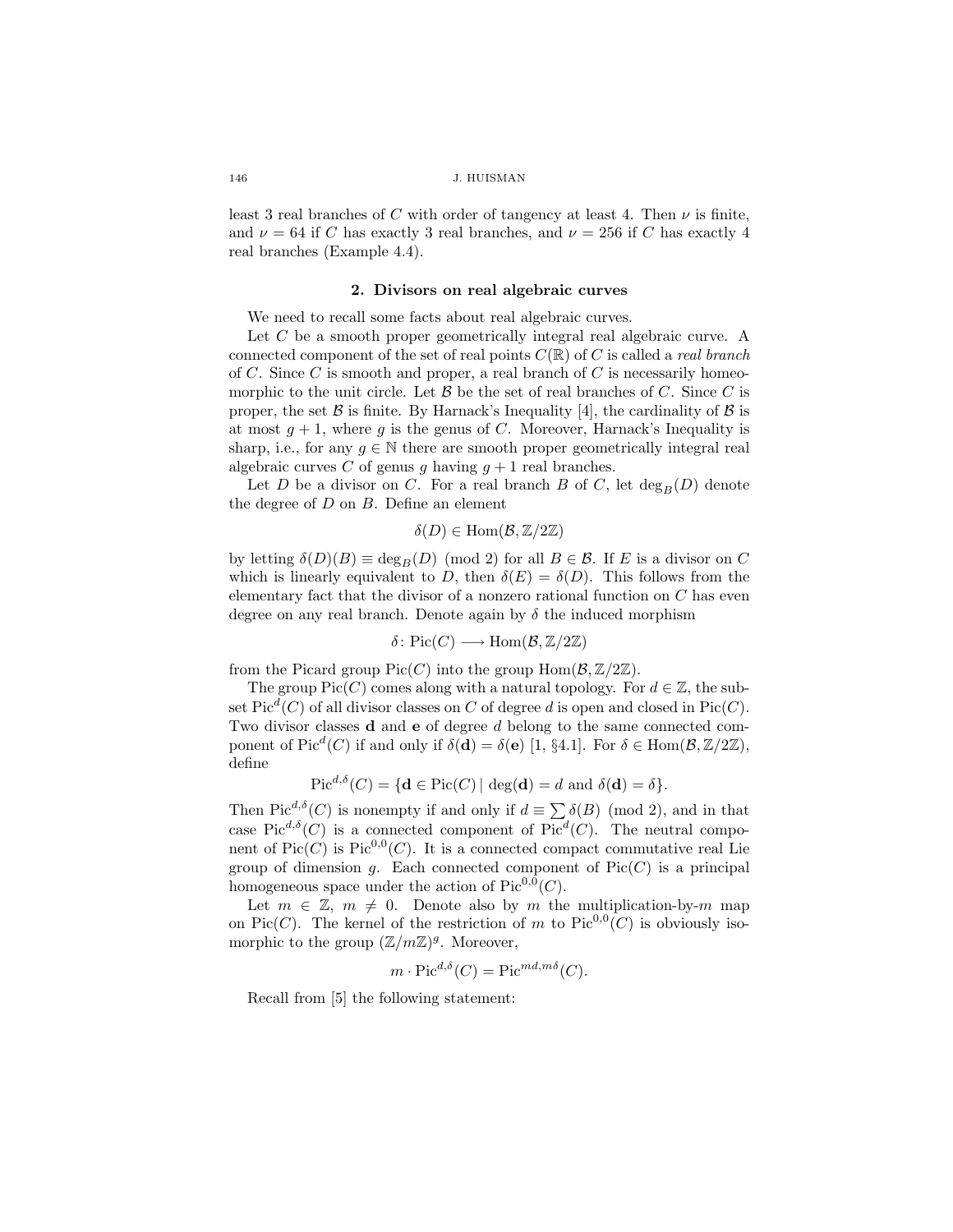THEOREM 2.1. Let  $C$  be a smooth proper geometrically integral real algebraic curve. Let q be its genus. Let D be a divisor on  $C$ . Let d be the degree of D and let k be the number of real branches B of C such that  $\deg_B(D)$  is odd. If  $d + k > 2g - 2$  then D is nonspecial. □

COROLLARY 2.2. Let  $C$  be a smooth proper geometrically integral real algebraic curve. Let  $g$  be its genus. Suppose that  $C$  has at least  $g$  real branches. Let

$$
X = \bigcup_{\substack{\mathcal{B}' \subset \mathcal{B} \\ \# \mathcal{B}' = g}} \prod_{B \in \mathcal{B}'} B,
$$

where the product is taken in some chosen order. Let

 $\varphi\colon X\longrightarrow \mathrm{Pic}^g(C)$ 

be the map defined by letting  $\varphi(P_1, \ldots, P_g)$  be the divisor class of  $P_1 + \cdots + P_g$ . Then  $\varphi$  is injective. Moreover, the image of  $\varphi$  is consists of all  $\mathbf{e} \in \text{Pic}^g(\tilde{C})$ such that  $\deg_B(e) \not\equiv 0 \pmod{2}$  for exactly g real branches B of C.

*Proof.* Suppose that  $\varphi(P_1, \ldots, P_g) = \varphi(Q_1, \ldots, Q_g)$ . Let D be the divisor  $P_1 + \cdots + P_q$  and let E be the divisor  $Q_1 + \cdots + Q_q$ . By hypothesis, E is linearly equivalent to D, i.e.,  $E \in |D|$ . By Theorem 2.1, D is nonspecial. In particular, the dimension of the linear system  $|D|$  is equal to  $deg(D) - g = 0$ . But D and E belong to |D|. Hence  $D = E$ . It follows that  $(P_1, \ldots, P_g) = (Q_1, \ldots, Q_g)$ . This shows that  $\varphi$  is injective.

Let  $P \in X$ . It is clear that  $\deg_B(\varphi(P)) \not\equiv 0 \pmod{2}$  for exactly g real branches B of C. Conversely, suppose that  $e \in Pic^g(C)$  is such that  $deg_B(e) \neq$ 0 (mod 2) for exactly g real branches B of C. Since  $deg(e) = g$ , there is an effective divisor  $E$  on  $C$  such that its class is equal to  $e$ , by Riemann-Roch. Then  $deg(E) = g$  and  $deg_B(E) \neq 0$  for at least g real branches B of C. Since E is effective, there are real points  $P_1, \ldots, P_g$  of C, each on a different real branch of C, such that  $E \ge P_1 + \cdots + P_g$ . But then  $E = P_1 + \cdots + P_g$ . Let  $P = (P_1, \ldots, P_g)$ . Then  $P \in X$  and  $\varphi(P) = e$ .

## 3. Real space curves

Let  $n \geq 2$  and let  $C \subseteq \mathbb{P}^n$  be a smooth geometrically integral real algebraic curve. We say that  $C$  is *nondegenerate* if  $C$  is not contained in a real hyperplane of  $\mathbb{P}^n$ . We assume, in what follows, that C is nondegenerate.

Let X be a real branch of C. Let  $[X]$  be the homology class of X in the first homology group  $H_1(\mathbb{P}^n(\mathbb{R}), \mathbb{Z}/2\mathbb{Z})$ . One says that X is a *pseudo-line* of C if  $[X] \neq 0$ . Otherwise, X is an *oval* of C. Equivalently, X is a pseudo-line of C if and only if each hyperplane H in  $\mathbb{P}^n(\mathbb{R})$  intersects X in an odd number of points, when counted with multiplicities.

The main result of the paper is the following statement.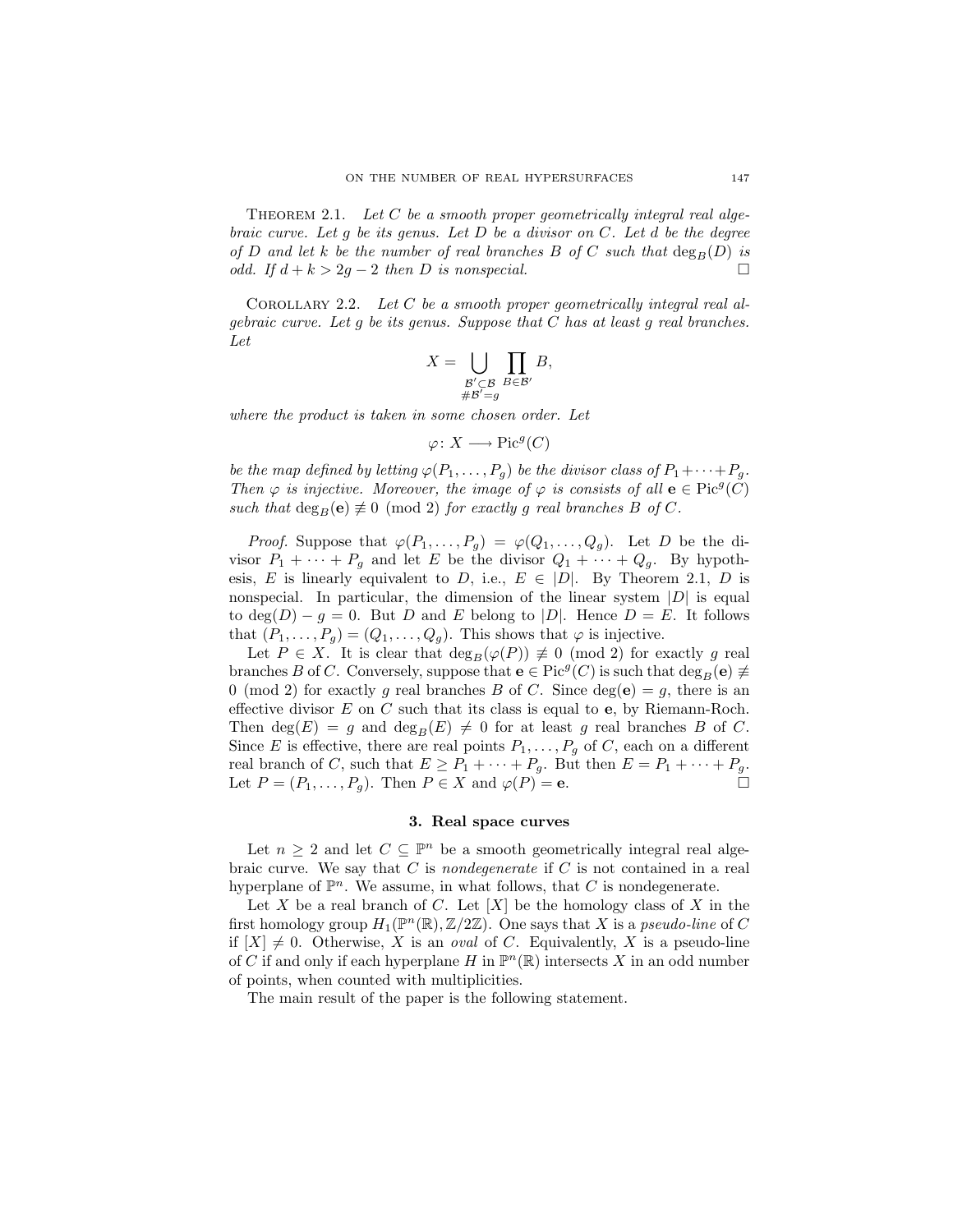THEOREM 3.1. Let  $n \geq 2$  be an integer. Let C be a nondegenerate smooth geometrically integral real algebraic curve in  $\mathbb{P}^n$ . Let c be its degree and let g be its genus. Suppose that C has at least g real branches. Let d be a nonzero natural integer such that the restriction map

$$
H^0(\mathbb{P}^n, \mathcal{O}(d)) \longrightarrow H^0(C, \mathcal{O}(d))
$$

is an isomorphism. Suppose that there is a nonzero natural integer m such that  $gm = cd$ . Let v be the number of real hypersurfaces D in  $\mathbb{P}^n$  of degree d such that  $D$  is tangent to at least  $q$  real branches of  $C$  with order of contact at least m. Then  $\nu$  is finite. Moreover,  $\nu \neq 0$  if and only if

(1) m and d are odd, and C has exactly g pseudo-lines, or

 $(2)$  m is even and either d is even or all real branches of C are ovals. Furthermore, in case (1),  $\nu = m^g$ , and, in case (2),

$$
\nu = \begin{cases} (g+1) \cdot m^g & \text{if } C \text{ has } g+1 \text{ real branches,} \\ m^g & \text{if } C \text{ has } g \text{ real branches.} \end{cases}
$$

*Proof.* We have to determine the number  $\nu$  of real hypersurfaces  $D$  in  $\mathbb{P}^n$ of degree d such that the intersection divisor  $D \cdot C$  satisfies  $D \cdot C \geq m(P_1 +$  $\cdots + P_g$ , for some real points  $P_1, \ldots, P_g$  of C, each on a different real branch of C. Since  $D \cdot C$  is of degree  $dc = mg$ , the condition  $D \cdot C \geq m(P_1 + \cdots + P_g)$ is equivalent to the condition  $D \cdot C = m(P_1 + \cdots + P_g)$ . Therefore we have to determine the number  $\nu$  of real hypersurfaces D in  $\mathbb{P}^n$  of degree d such that  $D \cdot C = m(P_1 + \cdots + P_g)$ , for some real points  $P_1, \ldots, P_g$  of C, each on a different real branch of C. By the hypothesis on d, the number  $\nu$  is equal to the number of divisors E on C of the form  $P_1 + \cdots + P_g$  (where, again, each  $P_i$  is a real point on a different real branch of C) such that  $m \cdot E$  belongs to the linear system  $|dH|$  on C. Let **h** be the divisor class of the hyperplane section H on C. By Corollary 2.2, the number  $\nu$  is also equal to the number of  $e \in Pic^{g}(C)$  such that  $m \cdot e = d \cdot h$  and  $deg_B(e) \not\equiv 0 \pmod{2}$  for exactly g real branches B of C. In particular, since  $m \neq 0$ , one has that  $\nu$  is finite.

Now, suppose that  $\nu \neq 0$ . Then there is an  $e \in Pic<sup>g</sup>(C)$  such that  $m \cdot e =$  $d \cdot \mathbf{h}$  and such that  $\deg_B(\mathbf{e}) \neq 0$  for exactly g real branches B of C.

Suppose that m is odd. Then  $m \cdot e = d \cdot h$  implies that  $d \deg_B(h) \neq 0$ (mod 2) for exactly g real branches B of C. In particular, d is odd and C has exactly g pseudo-lines, i.e., we are in case  $(1)$ . Since m is odd, the connected component of  $Pic(C)$  containing **e** is the only connected component of  $Pic(C)$ whose image by the multiplication-by- $m$  map is equal to the connected component of Pic(C) that contains  $d \cdot \mathbf{h}$ . Hence  $\nu$  is equal to  $m^g$ .

Suppose that m is even. Then  $m \cdot \mathbf{e} = d \cdot \mathbf{h}$  implies that  $d \deg_B(\mathbf{h}) \equiv 0$  $p(mod 2)$  for all real branches  $B$  of  $C$ . In particular, either  $d$  is even, or all real branches of C are ovals, i.e., we are in case  $(2)$ . If C has exactly g real branches then the connected component  $Pic^{g,\delta}(C)$  of  $Pic(C)$  containing **e** is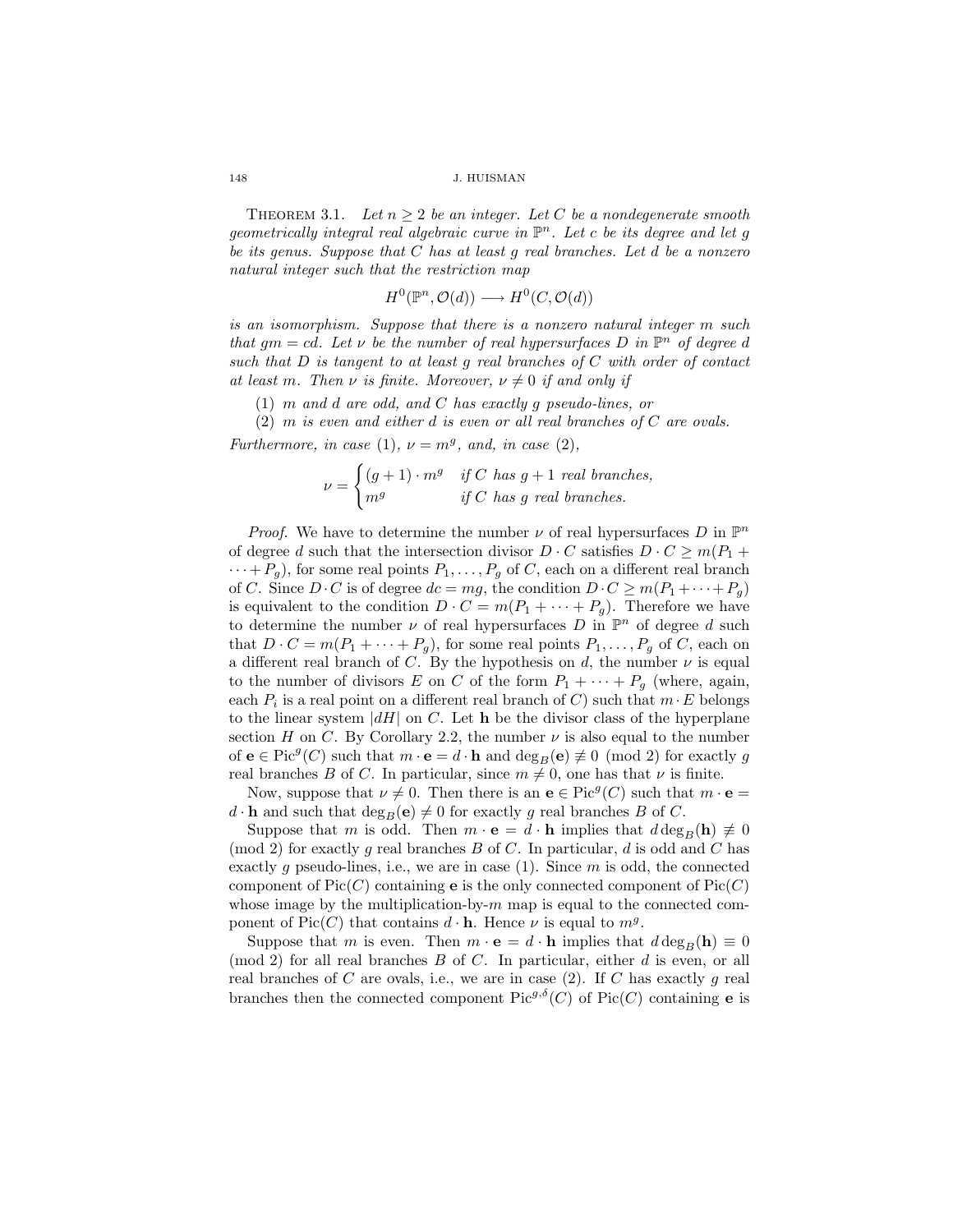the only connected component of  $Pic(C)$  whose image by the multiplicationby-m map is equal to the connected component of  $Pic(C)$  that contains  $d \cdot \mathbf{h}$ , and such that  $\delta(B) \neq 0$  for exactly g real branches B of C. Hence  $\nu = m<sup>g</sup>$  if C has exactly g real branches. If C has exactly  $g + 1$  real branches then there are exactly  $g + 1$  connected components Pic<sup>g, $\delta(C)$ </sup> of Pic $(C)$  whose image by the multiplication-by-m map is equal to the connected component of  $Pic(C)$ that contains  $d \cdot \mathbf{h}$ , and such that  $\delta(B) \neq 0$  for exactly g real branches B of C. Hence  $\nu = (g+1) \cdot m^g$  if C has exactly  $g+1$  real branches.

We have shown, in particular, that m, d and C satisfy condition  $(1)$  or  $(2)$ if  $\nu \neq 0$ . It is clear that, conversely, if m, d and C satisfy condition (1) or (2) then  $\nu \neq 0$ .

REMARK 3.2. As we have seen in the proof above, if  $D$  is a real hypersurface in  $\mathbb{P}^n$  of degree d that is tangent to at least g real branches of C with order of contact at least m then D is tangent to exactly q real branches of  $C$  with order of contact exactly equal to  $m$ . Moreover,  $D$  intersects each of these g real branches in exactly one point. Furthermore, all intersection points of D and C are real.

REMARK 3.3. If  $m = 1$  in Theorem 3.1, then, according to the preceding remark, all real hypersurfaces of degree  $d$  that intersect at least  $g$  real branches of C, intersect each of these real branches transversely. Hence, if there is one such hypersurface, then there should be infinitely many. Therefore there are no real hypersurfaces  $D$  of degree  $d$  that intersect at least  $g$  real branches of C, i.e.,  $\nu = 0$ .

REMARK 3.4. Observe that the curve  $C$  of the statement of Theorem 3.1 is necessarily nonrational. A nonrational nondegenerate smooth curve in  $\mathbb{P}^n$ has degree strictly greater than *n*. Hence  $c > n$  in Theorem 3.1.

REMARK 3.5. Let  $n \geq 2$  and let  $C \subseteq \mathbb{P}^n$  be a nondegenerate smooth geometrically integral real algebraic curve. Let  $c$  be its degree and let  $g$  be its genus. According to [6, Corollary 5.2], C has at least  $n+1$  ovals if  $q > c-n$ . Therefore case (1) of Theorem 3.1 only occurs when  $g \leq c - n$ .

According to Remark 3.3, the most interesting applications of Theorem 3.1 are to be expected when  $m \geq 2$ . Here is a reformulation of Theorem 3.1 in that case.

COROLLARY 3.6. Let  $n \geq 2$  be an integer. Let C be a nondegenerate smooth geometrically integral real algebraic curve in  $\mathbb{P}^n$ . Let c be its degree and let  $g$  be its genus. Suppose that  $C$  has at least  $g$  real branches. Let  $d$ and m be nonzero natural integers,  $m \geq 2$ , such that

$$
\binom{n+d}{d} = cd - g + 1 \quad and \quad gm = cd.
$$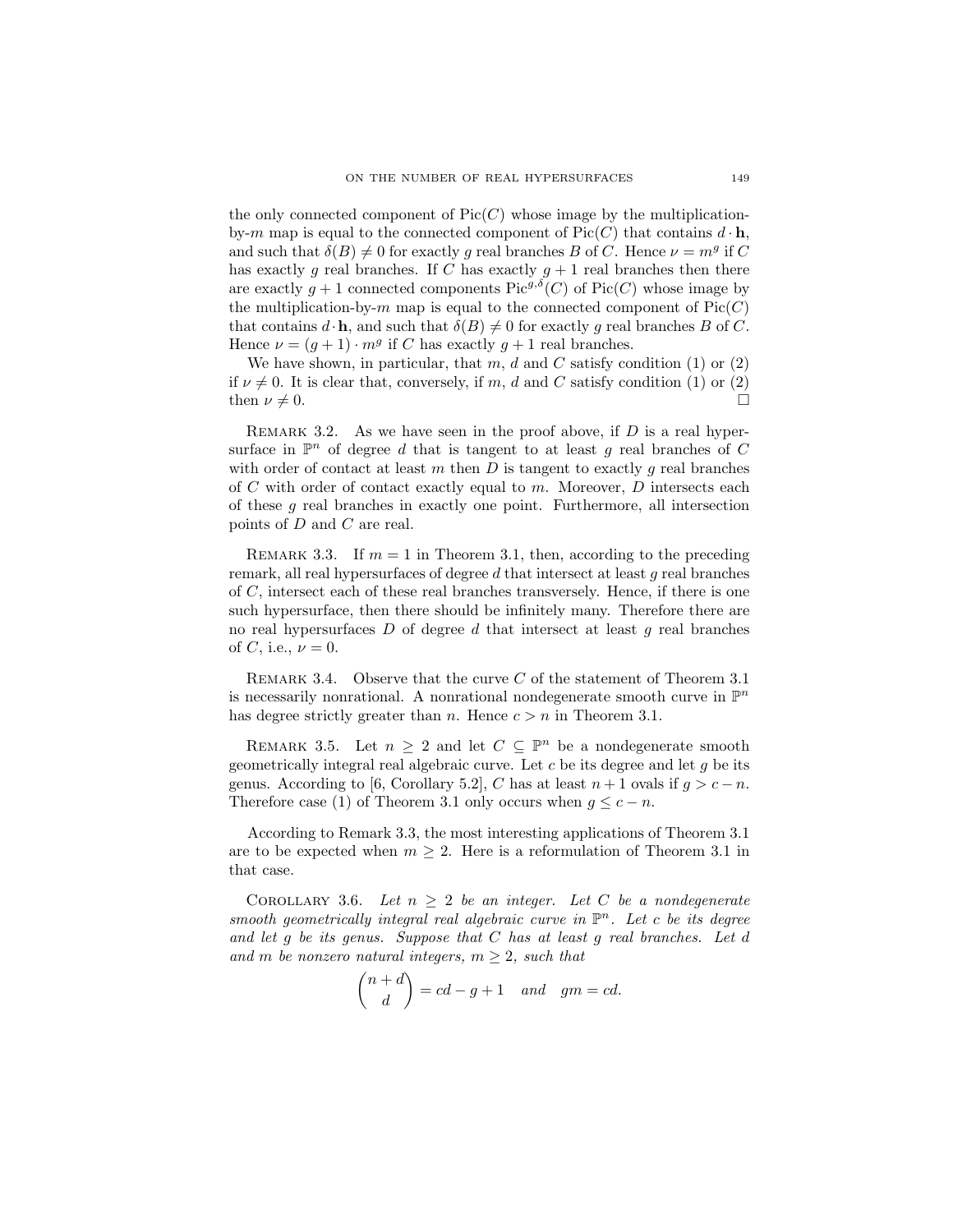Suppose that

- (1) C is not contained in a real hypersurface of degree d, or
- (2) the restriction map  $H^0(\mathbb{P}^n, \mathcal{O}(d)) \to H^0(C, \mathcal{O}(d))$  is surjective.

Let  $\nu$  be the number of real hypersurfaces D in  $\mathbb{P}^n$  of degree d such that D is tangent to at least q real branches of  $C$  with order of contact at least m. Then  $\nu$  is finite. Moreover,  $\nu \neq 0$  if and only if

(1) m and d are odd, and C has exactly g pseudo-lines, or

 $(2)$  m is even and either d is even or all real branches of C are ovals.

Furthermore, in case (1),  $\nu = m^g$ , and, in case (2),

$$
\nu = \begin{cases} (g+1) \cdot m^g & \text{if } C \text{ has } g+1 \text{ real branches,} \\ m^g & \text{if } C \text{ has } g \text{ real branches.} \end{cases}
$$

Proof. By hypothesis, the restriction map

$$
H^0(\mathbb{P}^n, \mathcal{O}(d)) \longrightarrow H^0(C, \mathcal{O}(d))
$$

is either injective or surjective. One has

$$
\dim H^0(\mathbb{P}^n, \mathcal{O}(d)) = \binom{n+d}{d}.
$$

Moreover, since  $cd = gm \geq 2g > 2g - 2$ , the invertible sheaf  $\mathcal{O}(d)$  on C is nonspecial. In particular,

$$
\dim H^0(C, \mathcal{O}(d)) = cd - g + 1,
$$

by Riemann-Roch. It follows from the hypothesis that dim  $H^0(\mathbb{P}^n, \mathcal{O}(d)) =$ dim  $H^0(C, \mathcal{O}(d))$ . Hence the above restriction map is an isomorphism. Therefore all conditions of Theorem 3.1 are satisfied.  $\Box$ 

EXAMPLE 3.7. Let  $g$  be a nonzero natural integer. Let  $C$  be a smooth proper geometrically integral real algebraic curve of genus g having at least g real branches. Let c be a nonzero multiple of  $q, c > q$ , such that there is a nonspecial very ample divisor  $D$  on  $C$  of degree  $c$ . Let  $n$  be the dimension of the linear system  $|D|$ . Identify C with the image of the induced embedding of C into  $\mathbb{P}^n$ . Since D is nonspecial,  $n = c - g$ . Put  $d = 1$  and  $m = c/g$ . Then the conditions of Corollary 3.6 are satisfied. Let  $\nu$  be the number of real hyperplanes in  $\mathbb{P}^n$  that are tangent to at least g real branches of C with order of contact at least m. Then  $\nu$  is finite. Moreover,  $\nu \neq 0$  if and only if

- (1)  $m$  is odd, and  $C$  has exactly  $g$  pseudo-lines, or
- $(2)$  m is even and all real branches of C are ovals.

Furthermore, in case (1),  $\nu = m^g$ , and, in case (2),

$$
\nu = \begin{cases} (g+1) \cdot m^g & \text{if } C \text{ has } g+1 \text{ real branches,} \\ m^g & \text{if } C \text{ has } g \text{ real branches.} \end{cases}
$$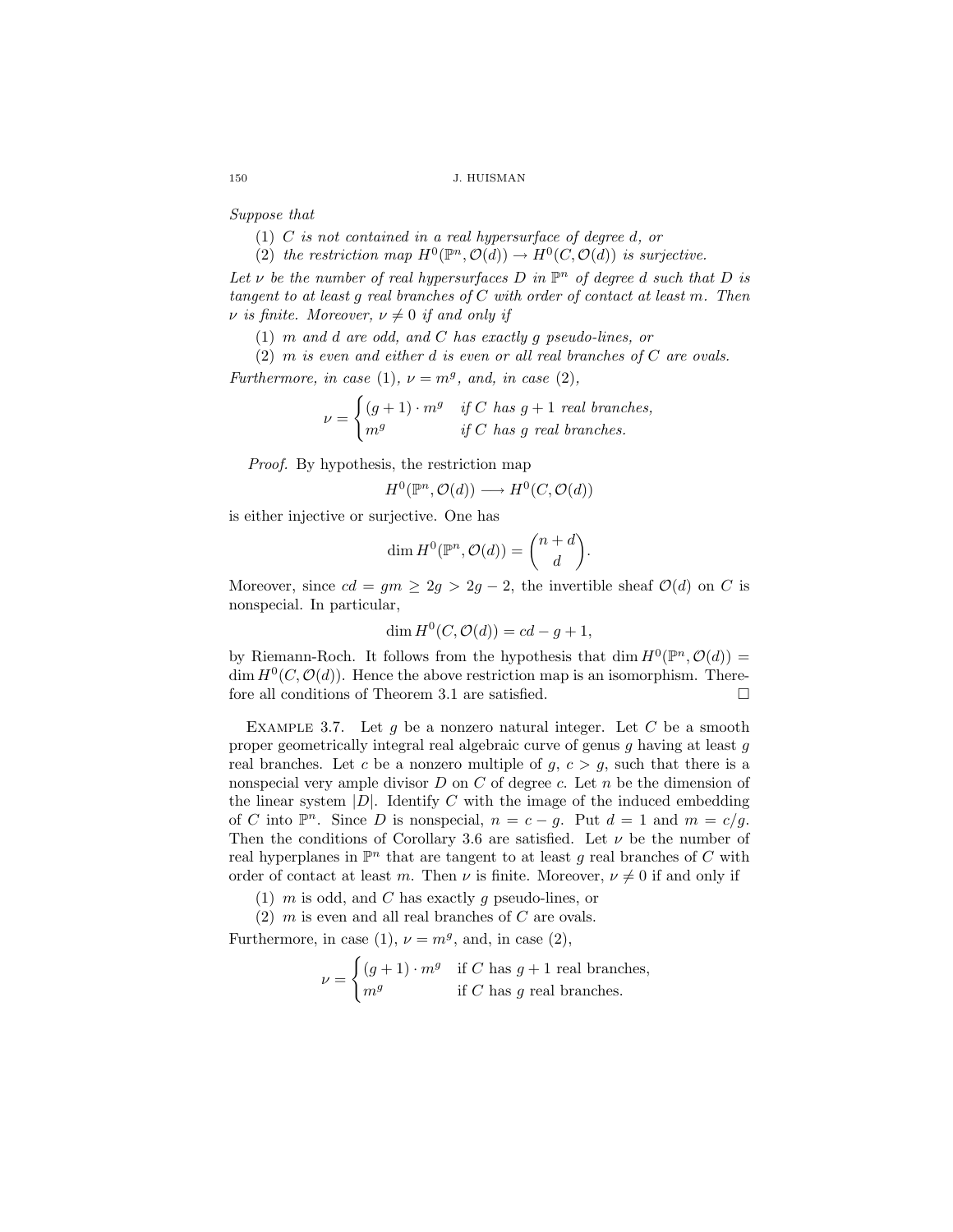EXAMPLE 3.8. Let  $C \subseteq \mathbb{P}^3$  be a nondegenerate smooth geometrically integral real algebraic curve of degree  $c = 5$  and of genus  $q = 1$ . Since C is of odd degree,  $C(\mathbb{R}) \neq \emptyset$ . Hence C has at least one real branch. Put  $d = 2$ and  $m = 10$ . Since C is nonrational and  $d \geq c-3$ , the curve C is not contained in a real quadric surface [2]. Therefore we can apply Corollary 3.6 in order to conclude that, if C has exactly one real branch, there are exactly 10 real quadrics in  $\mathbb{P}^3$  that are tangent to C with order of contact at least 10. If C has exactly 2 real branches then there are 20 such real quadrics.

#### 4. Real plane curves

If one specializes Corollary 3.6 to the case of real plane curves, one gets the following statement.

COROLLARY 4.1. Let  $C$  be a nondegenerate smooth geometrically integral real algebraic curve in  $\mathbb{P}^2$ . Let c be its degree. The genus g of C is equal to  $\frac{1}{2}(c-1)(c-2)$ . Suppose that C has at least g real branches. Let d and m be nonzero natural integers,  $d < c$ , such that

$$
\frac{1}{2}(d+2)(d+1) = cd - g + 1 \quad and \quad mg = cd.
$$

Let  $\nu$  be the number of real curves D in  $\mathbb{P}^2$  of degree d such that D is tangent to at least q real branches of C with order of contact at least m. Then  $\nu$  is finite. Moreover,  $\nu \neq 0$  if and only if

(1) C is a real cubic, i.e.,  $c = 3$ ,  $g = 1$ ,  $d = 1$  and  $m = 3$ , or

(2) m is even and, either d or c is even.

Furthermore, in case (1),  $\nu = 3$ , and, in case (2),

$$
\nu = \begin{cases} (g+1) \cdot m^g & \text{if } C \text{ has } g+1 \text{ real branches,} \\ m^g & \text{if } C \text{ has } g \text{ real branches.} \end{cases}
$$

*Proof.* It is clear that the conditions of Corollary 3.6 are satisfied with  $n =$ 2. Therefore Corollary 3.6 applies. Note that a smooth real algebraic curve in  $\mathbb{P}^2$  has at most 1 pseudo-line. This shows that case (1) of Theorem 3.1 only occurs when C is a real cubic, and then  $c = 3$ ,  $q = 1$ ,  $d = 1$  and  $m = 3$ . By the same argument, case  $(2)$  of Theorem 3.1 only occurs when C is of even  $degree.$ 

REMARK 4.2. The integer m in Corollary 4.1 necessarily satisfies  $m \geq 3$ . Indeed, suppose that  $m \leq 2$ . Since

$$
cd=gm=\frac{1}{2}m\cdot(c-1)(c-2),
$$

c divides  $(c-1)(c-2)$ . Hence c divides  $c-2$  and therefore  $c=2$ . This contradicts Remark 3.4, i.e.,  $m \geq 3$ .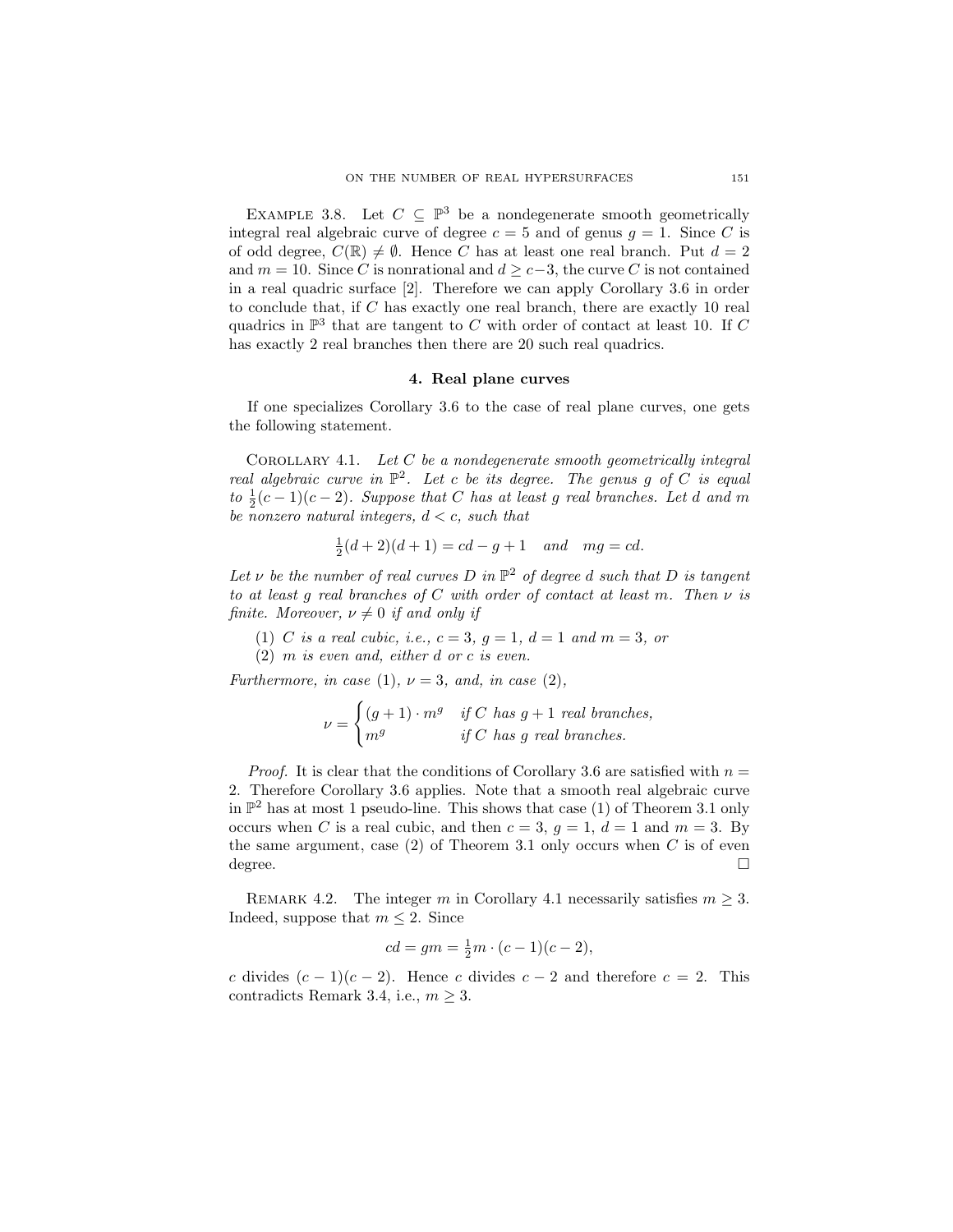EXAMPLE 4.3. Let C be a smooth real cubic in  $\mathbb{P}^2$ . Then  $c = 3$  and  $g = 1$ . The only values for  $(d, m)$  that satisfy the conditions of Corollary 4.1 are  $(1, 3)$ and  $(2, 6)$ . If  $(d, m) = (1, 3)$  then Corollary 4.1 is the well known fact that a real cubic has exactly 3 real inflection points [8]. If  $(d,m) = (2,6)$  then Corollary 4.1 states that there are either 6 or 12 real quadrics tangent to a given real cubic with order of tangency equal to 6. This can also be shown directly.

EXAMPLE 4.4. Let C be a smooth real quartic in  $\mathbb{P}^2$ . Assume that C has at least 3 real branches. Such real plane curves abound. Indeed, let C be a nonhyperelliptic smooth proper geometrically integral real algebraic curve of genus 3 having at least 3 real branches. Then the image of the canonical embedding, again denoted by  $C$ , is a real quartic having the above properties.

Put  $c = 4$  and  $g = 3$ . The only values of d and m that satisfy the conditions of Corollary 4.1 are  $d = 3$  and  $m = 4$ . Then, by Corollary 4.1, the number of real cubics tangent to at least 3 real branches of C with order of contact at least 4, is equal to 64 if  $C$  has 3 real branches, and 256 if  $C$  has 4 real branches.

EXAMPLE 4.5. Let C be a smooth real sextic in  $\mathbb{P}^2$ . Assume that C has at least 10 real branches. Such curves abound [3]. Put  $c = 6$  and  $g = 10$ . The only values of d and m that satisfy the conditions of Corollary 4.1 are  $d = 5$ and  $m = 3$ . Then, by Corollary 4.1, no real quintic in  $\mathbb{P}^2$  is tangent to at least 10 real branches of C with order of contact at least 3. This can also be shown directly.

PROPOSITION 4.6. The following values for  $(c, d, m)$  are the only ones satisfying the conditions of Corollary 4.1:

 $(3, 1, 3), (3, 2, 6), (4, 3, 4), (6, 5, 3).$ 

Proof. We have already seen in the preceding examples that these values of  $(c, d, m)$  satisfy the conditions of Corollary 4.1.

Conversely, suppose that  $(c, d, m)$  satisfies the conditions of Corollary 4.1. We distinguish the cases  $c$  even and  $c$  odd.

Suppose that c is even. Then  $cd = m(c-1) \cdot \frac{1}{2}(c-2)$ . Since  $c-1$  and c are coprime,  $c-1$  divides d. Since  $d < c$ ,  $d = c-1$  and  $c(c-1) = \frac{1}{2}m(c-1)(c-2)$ . Since  $c \neq 1$ , one gets  $c = \frac{1}{2}m(c-2)$ , i.e.,  $2c = m(c-2)$ . In particular,  $c - 2$ divides 2c. Since  $c - 2$  also divides  $2c - 4$ , one has that  $c - 2$  divides 4, i.e.,  $c-2=1, 2, \text{ or } 4.$  Then  $c=3, 4, \text{ or } 6.$  We have already above in the preceding examples that then the value of  $(c, d, m)$  is necessarily one of the list above.

Suppose that c is odd. Then  $cd = m \cdot \frac{1}{2}(c-1) \cdot (c-2)$ . Since  $c-2$ and c are coprime,  $c - 2$  divides d. Since  $d < c$ ,  $d = c - 2$ , or  $d = c - 1$ and  $c = 3$ . Since we have already treated the case  $c = 3$  above, we may assume that  $d = c - 2$ . Then  $c(c - 2) = \frac{1}{2}m(c - 1)(c - 2)$ . Since  $c \neq 2$